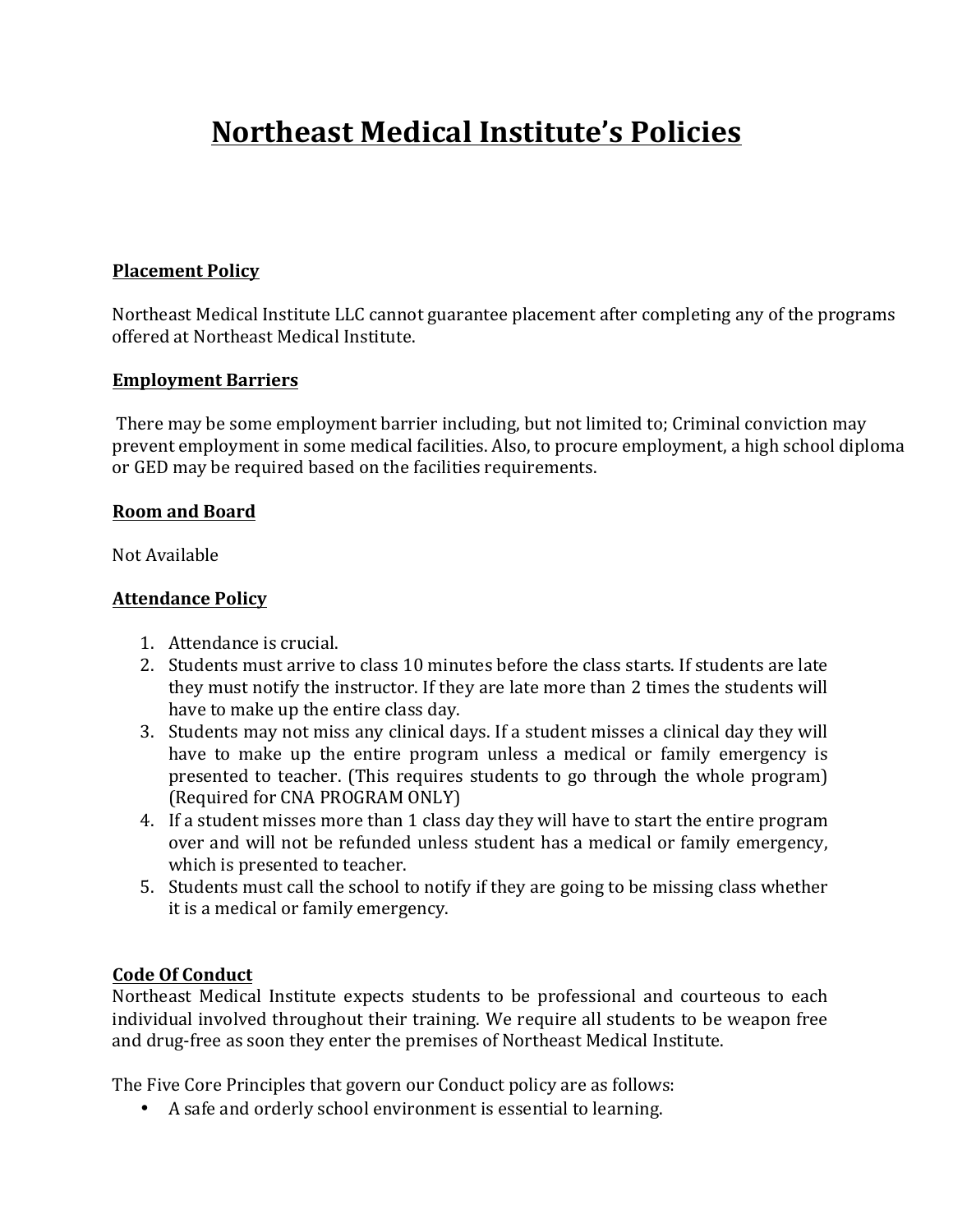- Students, staff, and visitors will be held responsible for their own actions.
- School partnerships are critical to success.
- School rules and their enforcement should be fair, just and non-discriminatory.
- Respect must be given to each person's unique needs.

Any Student who does not abide by Code of Conduct will be dismissed from Northeast Medical Institute without a refund.

#### **Grading Policy**

Each program will require at least a grade of 80%. Grading criteria is based on quizzes, homework, tests, skills check off list and a final examination.

90-100 A  $80-90$  B 79- below (Failing)

#### **Progress Policy**

Students will be allowed 1 make up quiz or test to satisfy the 80% or higher grading policy. Students who do not satisfy the grading policy after the make up will need to retake the specific module on the next available class. Students are allowed 1 make up class, if they do not satisfy the 80% after the make up class they will have to pay to retake the entire program again.

#### **Withdrawal by Student**

Students may withdraw from their program at anytime, but are not guaranteed to receive any tuition reimbursement. Please refer back to Refund Policy to see if you are eligible for a refund of any kind

#### **Cell Phone Policy**

Cell phone use is prohibited during clinical hours and students may be asked to leave if clinical director feels it is necessary. Cell phone can be used during class in emergencies only. Students are asked to be excused and leave the room to use the cellphone. If either of these cellphone policies are broken the student may be terminated under the discretion of the director.

#### **Disclosure Policy**

Northeast Medical Institute will not disclose any information regarding the student to a third party with a signed release.

#### **Academic Integrity Policy**

All academic work, ideas and contributions of others must be appropriately acknowledged and all work turned in must be original ideas. Violations of the Academic integrity policy include, but are not limited to; Plagiarism, cheating on a exam, copying assignments, falsification of data or records, dishonesty or inappropriate conduct. If any of these violations are broken can result in immediate termination.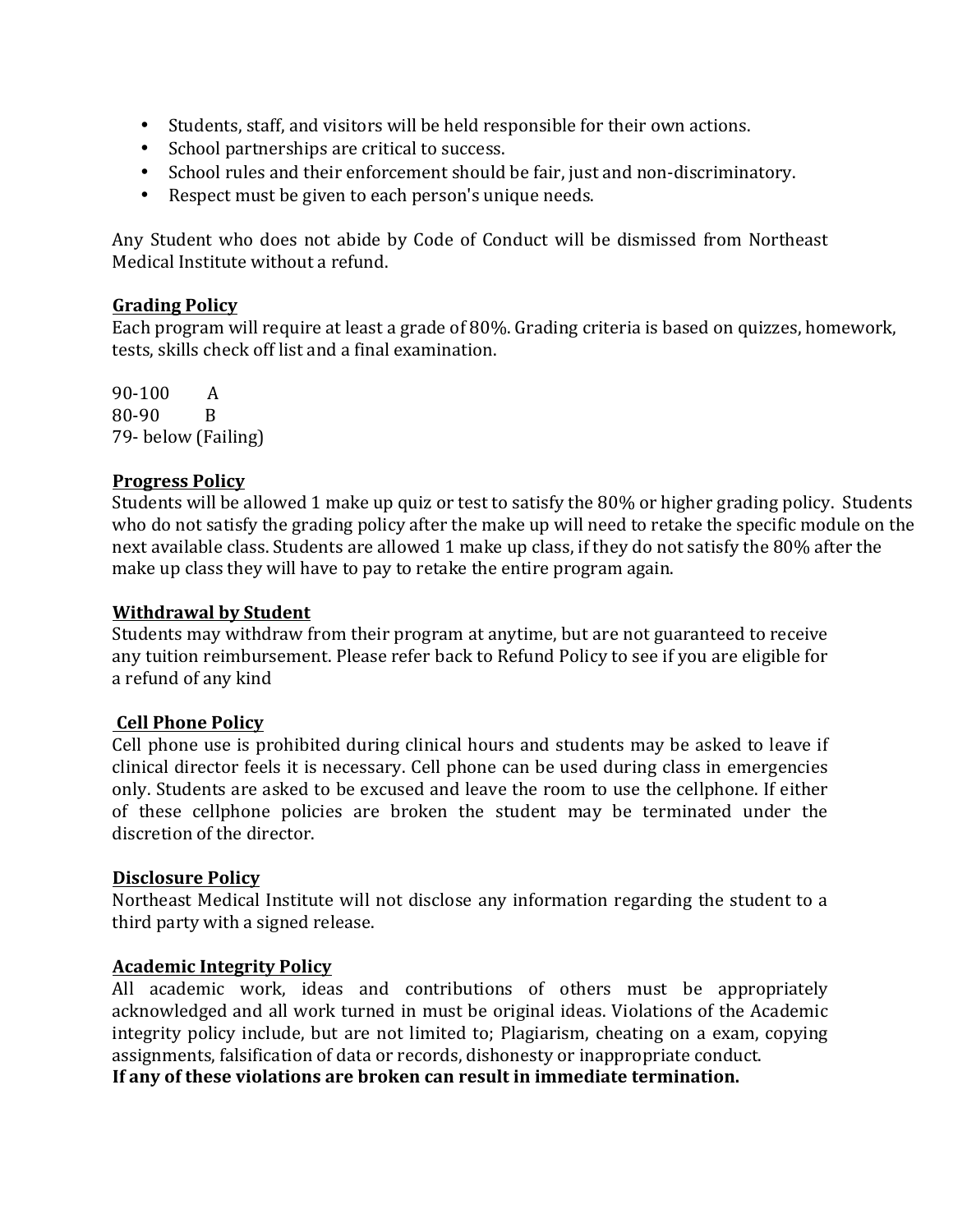### **Termination Policy**

Students must comply with Code of Conduct & Attendance Policy. If the student does not comply with these polices they may be terminated by the Director or Owner of Northeast Medical Institute and given no refund. Northeast Medical Institute reserves the right to dismiss any student on the following grounds:

- 1. Failure to meet financial obligations
- 2. Failure to meet the minimum grade requirements
- 3. Failure to comply with; Code of Conduct Policy, Attendance Policy, Cell Phone use policy, Code of Conduct in the clinical setting and Academic Integrity Policy

#### **Refund Policy**

A student may cancel his/her Enrollment Agreement 20 days before the first day of the program without any tuition and fee charges, except for the Non-Refundable Registration Fee. No refunds will be provided if less than 20 days remain prior to class start. The student will receive a full tuition refund before the date listed above (except for the Application Fee, if any). Refundable tuition is defined as the total tuition excluding the Non-Refundable Registration Fee.

An applicant rejected by the school is entitled to a refund of all tuition paid. A student may petition for a withdrawal status and receive a refund of paid tuition based on the following scale:

To receive a tuition refund, a student should contact Northeast Medical Institute during business hours either by a phone call and notify the Director of the withdrawal. Tuition refund calculation shall be based on the day the Academy receives the withdrawal request notice from the student. Northeast Medical Institute will mail the requested tuition refund within 30 days from the date of the official withdrawal/dismissal or refund request.

| <b>Refund Status</b>                                 | <b>Refund Due</b>   |
|------------------------------------------------------|---------------------|
| 20 Days Prior to the start of the Instructional Time | 100% Tuition Refund |
| Anytime after 20 day prior to start time             | 0% Tuition Refund   |

#### Refund Status

#### **Complaint Policy**

Northeast Medical Institute recommends that students bring any questions or complaints regarding the operational policies and procedures of Northeast Medical Institute to the School Director, either in writing or in person. If these concerns can not be resolved by the Director of the school the student will be referred, without prejudice, to the Owner of Northeast Medical Institute. If the Owner can not resolve the issue the student should contact:

**Executive Director Office of Higher Education 450 Columbus Blvd.**